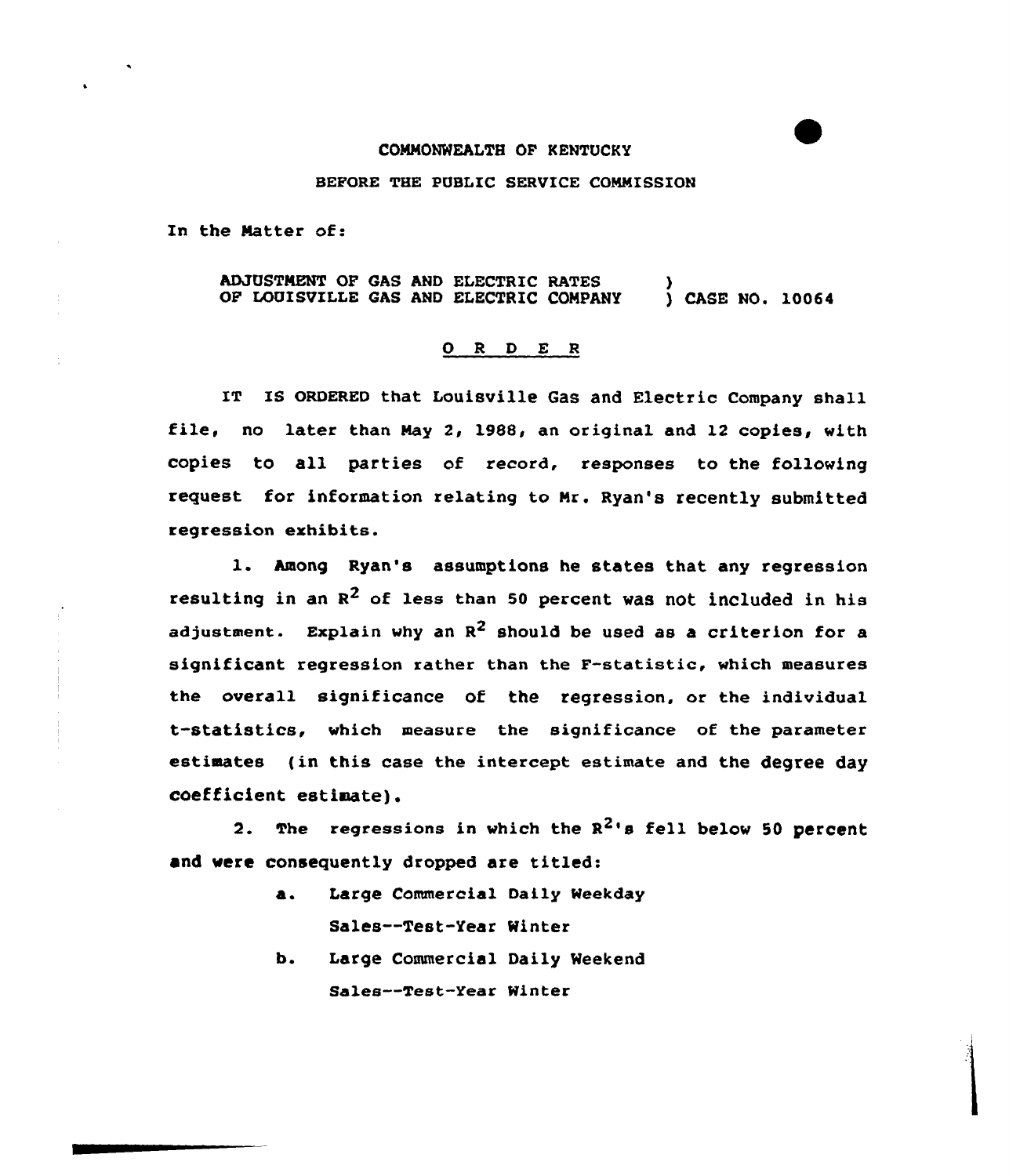- c. Fort Knox Daily Weekday Sales--Test-Year Winter
- d. Port Knox Daily Weekend Sales—Test-Year Winter

Turn to the first of these four regressions in Ryan's Response To Hearing Information Request, titled "Comparison of Temperature Normalization Nethodologies." This page is titled "Large Commercial Daily Weekday Sales—Test-Year Winter."

(a) Is it not true that if a calculated  $F$  (in this case 80.74) is greater than an F-statistic with 95 percent level of confidence and degrees of freedom of <sup>1</sup> and <sup>140</sup> (i.e., the number of independent variables (l) and the number of observations (142 less <sup>2</sup> or 140)) which from any F-distribution table of any statistics text is approximately equal to 3.9, then that F-value is significant, implying that the estimated regression coefficients are significantly different from zero2

If no, explain why not.

If yes, is this not the case with the F of 80.742 Why wasn't this regression included in Ryan's analysis2

(b) Refer to the last row of this report, left of center under the heading "T for HO: parameter=0." This is a t-value for the estimated coefficient for heating degree days. This value is 8.99. Does Nr. Ryan agree that any t-value greater than a t-statistic with <sup>95</sup> percent level of confidence and 140 degrees of freedom, which ie approximately equal to 1.65, implies that that coefficient is significantly different from zero2

 $-2-$